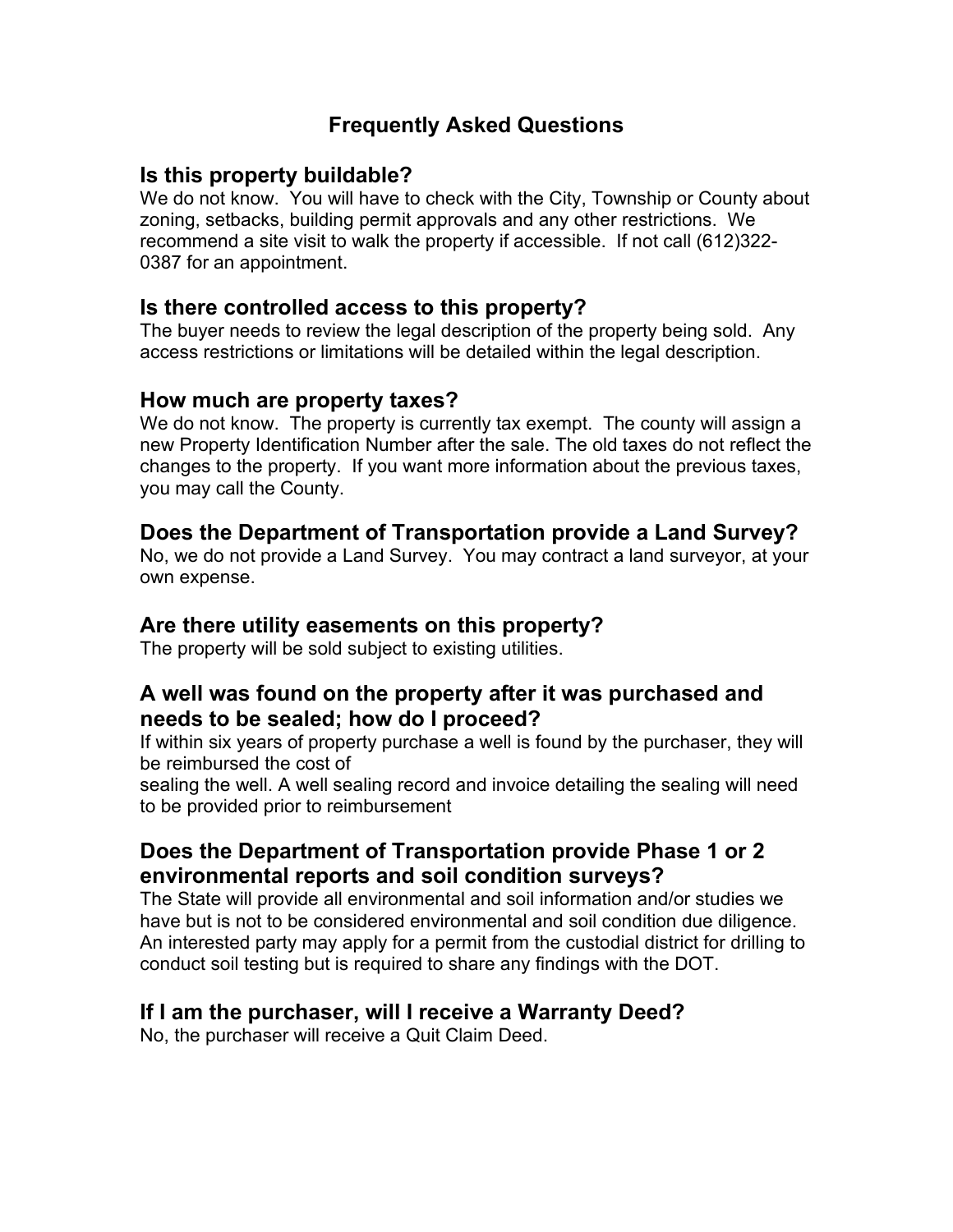## **If I have a realtor assisting me, will he/she receive a commission?**

The Department of Transportation does not pay realtor fees or commissions.

## **Does the Department of Transportation provide a purchase agreement so buyer can obtain financing?**

The Department of Transportation does not provide a purchase agreement of any kind.

# **Does the Department of Transportation provide financing?**

The Department of Transportation does not provide financing nor does the Department help find financing.

#### **Does the Department of Transportation pay "points" for closing costs?**

No, the Department of Transportation does not pay "points" for Closing Costs.

#### **If I am the high bidder but the sale falls through, what happens to my 10% bid security?**

The high bidder will lose their 10% bid security.

#### **If I am not the high bidder, what happens to my 10% bid security?**

Your check will be returned within 10 days of the official bid opening.

## **If I bid the same amount as someone else for the property, how is it decided who then becomes the high bidder?**

Each bid is marked with the date and time it is received in the office; the bid received in office first will become the high bidder.

# **Can I bid lower than the Minimum Bid Amount?**

We cannot accept bids below the Minimum Bid Amount. If we do not sell the property, it will be moved to our Over the Counter Sales list and be available for immediate purchase at the minimum bid price.

## **Does the check have to be certified?**

Your payment should be in the form of a Certified Check, Cashier's Check or Money Order. Payment shall be made out to Commissioner of Transportation.

# **Once I make the full payment, when will I receive the deed?**

Once payment is received in full, the deed will then be drafted, signed, notarized, sealed and recorded. You may expect to receive an executed deed and recording data within several weeks.